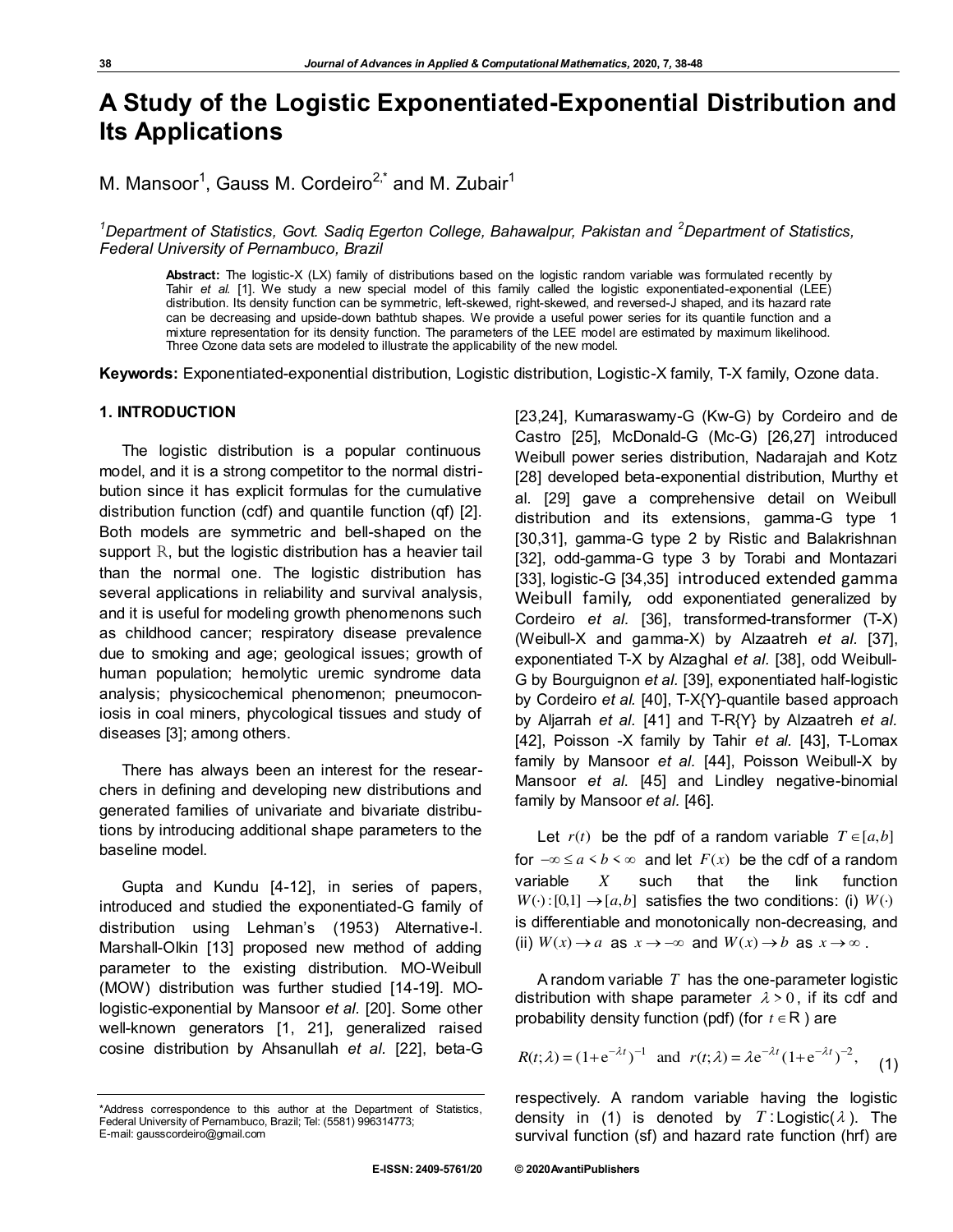$S(t; \lambda) = (1 + e^{\lambda t})^{-1}$  $\lambda$ ) = (1+e<sup> $\lambda$ t</sup>)<sup>-1</sup> and  $\tau(t; \lambda) = \lambda(1 + e^{-\lambda t})^{-1}$ , respectively.

Numerous extended forms of distributions have been extensively used over the past decades for providing a better fit to real data in areas such as environmental and medical sciences, biological studies, demography, economics, actuarial, finance, insurance, and engineering. However, in many applied areas, several methods for generating new families will continue to be explored.

Let  $G(x;\xi)$  and  $\overline{G}(x;\xi) = 1 - G(x;\xi)$  be the baseline cdf and sf depending on a parameter vector **ξ** . Alzaatreh *et al.* [37] defined the *T-X family* by

$$
F(x) = \int_{a}^{W[G(x)]} r(t)dt,
$$
\n(2)

where  $W[G(x)]$  satisfies the above conditions. The pdf corresponding to (2) becomes

$$
f(x) = \frac{dW[G(x)]}{dx} r\{W[G(x)]\}.
$$
 (3)

By replacing  $W[G(x)]$  by  $log \left\{ log \left| \overline{G}(x;\xi) \right| \right\}$  and  $r(t)$ in equation (2) by  $r(t; \lambda)$  given by (1), Tahir *et al.* [1] defined the cdf and pdf of the *Logistic-X (LX) family* by

$$
F(x; \lambda, \xi) = \left[1 + \left\{-\log[\overline{G}(x; \xi)]\right\}^{-\lambda}\right]^{-1}
$$
\n(4)

and

$$
f(x; \lambda, \xi) = \frac{\lambda g(x; \xi)}{\overline{G}(x; \xi)} \left\{ -\log \left[ \overline{G}(x; \xi) \right] \right\}^{-(\lambda+1)} \left[ 1 + \left\{ -\log \left[ \overline{G}(x; \xi) \right] \right\}^{-\lambda} \right]^{-2},\tag{5}
$$

respectively. Note that equations (4) and (5) can be rewritten as

$$
F(x) = [1 + H_g(x)^{-\lambda}]^{-1}
$$

and

$$
f(x) = \lambda h_g(x) H_g(x)^{-(\lambda+1)} \left[ 1 + H_g(x)^{-\lambda} \right]^2,
$$

where  $H_g(x)$  and  $h_g(x)$  are the hazard and cumulative hazard functions corresponding to the pdf  $g(x)$ , respectively.

The generated family (5) allows us to extend wellknown distributions and at the same time develop more realistic statistical models in a great variety of applications. The paper is unfolded as follows. In Section 2, we propose the *logistic exponentiated-exponential* ("LEE") distribution. In Section 3, its main structural properties are addressed. A useful representation for the LEE pdf is given in Section 4. In Section 5, the parameters of the LEE distribution are estimated by the method of maximum likelihood, and three real Ozone data sets are used to show the applicability of the LEE distribution. Section 6 offers some concluding remarks.

## **2. THE LEE DISTRIBUTION**

Gupta and Kundu [47,48] pioneered and studied the two-parameter exponentiated-exponential (EE) distribution as an extension of the exponential distribution. The EE distribution is also known as the generalized exponential (GE) distribution in the literature. Since it is the most attractive generalization of the exponential distribution, the EE model has received increased attention, and several authors have studied its properties and proposed comparisons with other distributions.

A random variable *Z* has the EE distribution with scale parameter  $\beta > 0$  and shape parameter  $\alpha > 0$ , if its cdf and pdf are given by (for  $x > 0$ )

$$
G(x) = (1 - e^{-\beta x})^{\alpha}
$$
 and  $g(x) = \alpha \beta e^{-\beta x} (1 - e^{-\beta x})^{\alpha - 1}$ , (6)

respectively. We denote this distribution by  $E E(\beta, \alpha)$ . Now, using equation (4), we obtain the cdf of LEE distribution as (for  $x > 0$ )

$$
F(x) = F(x; \lambda, \beta, \alpha) = \left[1 + \left(-\log\left[1 - (1 - e^{-\beta x})^{\alpha}\right]^{1-\lambda}\right]^{-1}\right].
$$
 (7)

The pdf corresponding to (7) is given by

$$
f(x) = \frac{\lambda \alpha \beta e^{-\beta x} \left( 1 - e^{-\beta x} \right)^{\alpha - 1}}{1 - (1 - e^{-\beta x})^{\alpha}} \left\{ -\log \left[ 1 - (1 - e^{-\beta x})^{\alpha} \right] \right\}^{-\lambda - 1}
$$

$$
\times \left[ 1 + \left\{ -\log \left[ 1 - (1 - e^{-\beta x})^{\alpha} \right] \right\}^{-\lambda} \right]^{-2}.
$$
(8)

 A random variable having the pdf (8) will be denoted by  $X: LEE(\lambda, \beta, \alpha)$ . The survival and hazard rate functions of *X* are, respectively,  $S(x) = 1 - F(x)$  and  $h(x) = f(x)/S(x)$  where  $f(x)$  and  $F(x)$  are given in (8) and (7). We can write

$$
S(x) = 1 - \left[1 + \left(-\log\left[1 - (1 - e^{-\beta x})^{\alpha}\right]^{1-\lambda}\right]^{-1},\right]
$$
\n(9)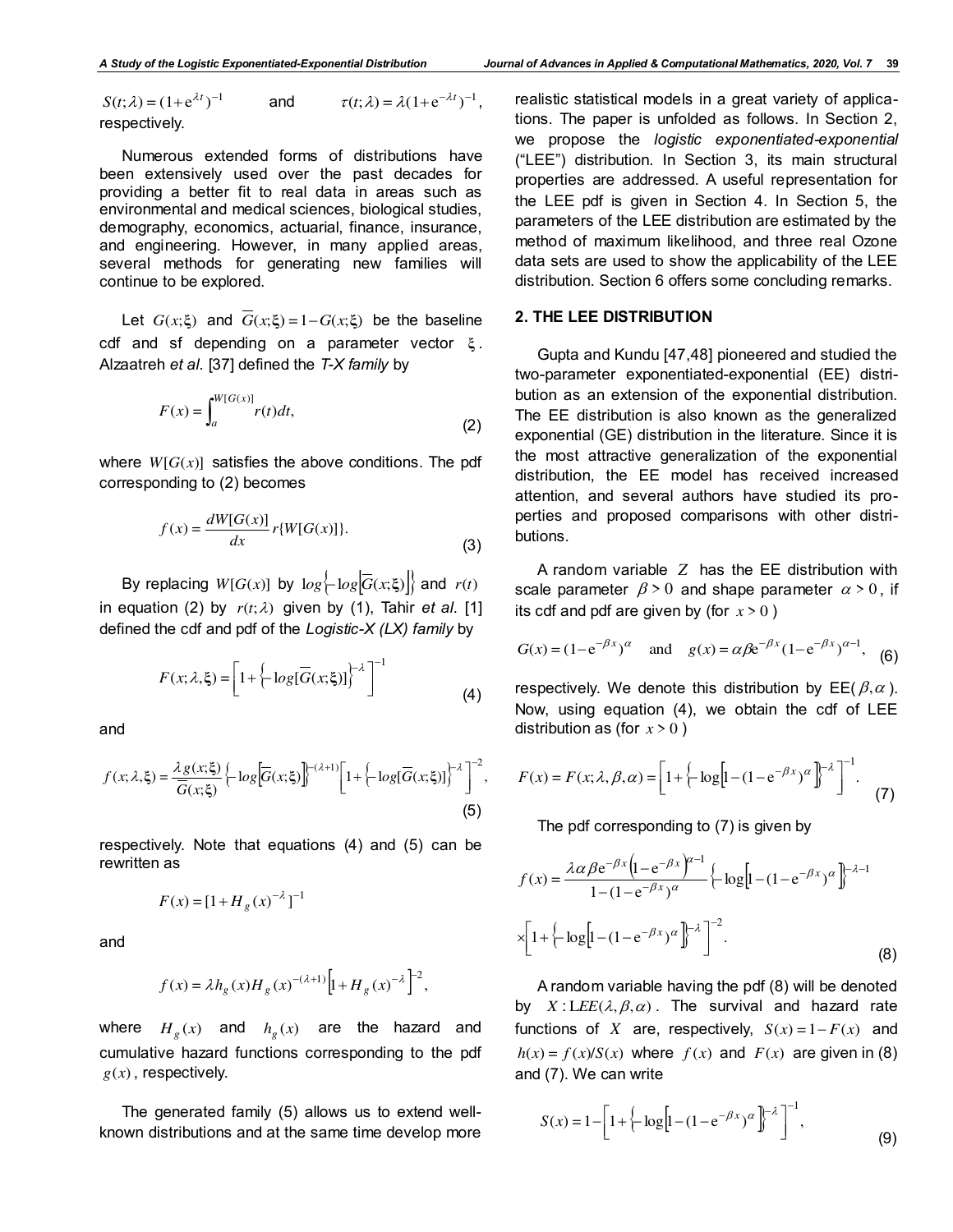$$
h(x) = \frac{\lambda \alpha \beta e^{-\beta x} \left( 1 - e^{-\beta x} \right)^{\alpha - 1}}{1 - (1 - e^{-\beta x})^{\alpha}} \left\{ -\log \left[ 1 - (1 - e^{-\beta x})^{\alpha} \right] \right\}^{-\lambda - 1}
$$

$$
\times \left[ 1 + \left\{ -\log \left[ 1 - (1 - e^{-\beta x})^{\alpha} \right] \right\}^{-\lambda} \right]^{-2}
$$

$$
\times \left\{ 1 - \left[ 1 + \left\{ -\log \left[ 1 - (1 - e^{-\beta x})^{\alpha} \right] \right\}^{-\lambda} \right]^{-1} \right\}^{-1}
$$

and the cumulative hazard function (chf)

$$
H(x) = \log \left\{ 1 - \left[ 1 + \left\{ -\log \left[ 1 - (1 - e^{-\beta x})^{\alpha} \right]^{1-\lambda} \right]^{-1} \right\},\right\}
$$

respectively.

# **2.1. Shapes of the Density and Hazard Rate Functions**

The shapes of the density and hazard rate functions can be described analytically. The critical points of the LEE density are the roots of the equation:

$$
\frac{(1-\alpha e^{-\beta x})}{(1-e^{-\beta x})} = \frac{\alpha e^{-\beta x} w^{1-1/\alpha}}{(1-w)} \left\{ \frac{-(\lambda+1)}{\log(1-w)} - \frac{2[-\log(1-w)]^{-\lambda-1}}{1+\{-\log(1-w)\}^{-\lambda}} \right\} + 1 \right\},\,
$$

.

where  $w = w(x) = (1 - e^{-\beta x})^{\alpha}$ 

The critical points of the LEE hazard rate are obtained from



**Figure 1:** Plots of the LEE density for some values of  $\lambda$  and  $\alpha$ .

$$
\beta w + \left(\frac{1}{\alpha} - 1\right) w^{2} = \frac{w w^{2}}{w - 1} \left\{ \frac{1}{\log(1 - w)} + \frac{2\lambda [-\log(1 - w)]^{-\lambda - 1}}{(1 - w)\left[1 + [-\log(1 - w)]^{-\lambda}\right]} + \frac{\lambda [-\log(1 - w)]^{-\lambda - 1}}{\left[1 - \left\{1 + [-\log(1 - w)]^{-\lambda}\right\}^{-1}\right]}\right\}.
$$

Using any numerical software, we can examine the last two equations to determine the local maximums and minimums, and inflexion points.

Figures **1** and **2** display some plots of the pdf and hrf of *X* for some parameter values. Figure **1** indicates that the LEE distribution can be right-skewed, leftskewed, and reversed J shapes. Also when  $\alpha \geq 1$  and  $\lambda$  < 1, the LEE distribution is right-skewed. Note that the skewness increases when  $\alpha\lambda > 1$ . The plots in Figure **2** show that the LEE hrf possesses various shapes, including decreasing and upside-down bathtub shapes.

# **3. SOME PROPERTIES**

In this section, we study some general properties for the LEE distribution, including quantile function, moments, and Shannon entropy. The formulae derived throughout the paper can be easily handled in symbolic computation software like Maple, Mathematica, and Matlab.

**Lemma 3.1** If 
$$
Y : Logistic(\lambda)
$$
 then 
$$
X = \log \left[ 1 - (1 - e^{-e^Y})^{\frac{1}{\alpha}} \right]^{-\frac{1}{\beta}}
$$

follows the  $LEE(\lambda, \alpha, \beta)$  distribution.

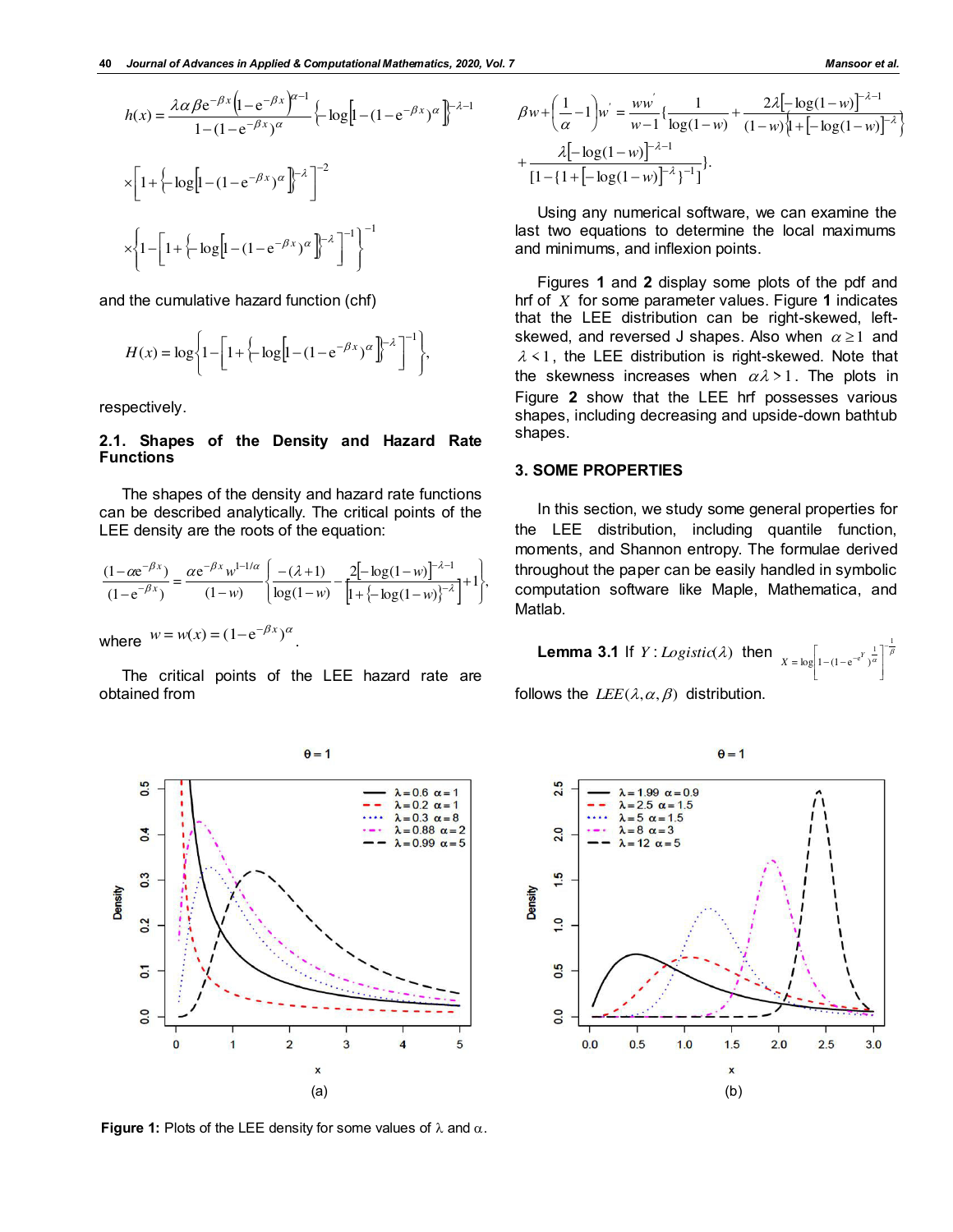



**Figure 2:** Plots of the LEE hazard rate for some values of  $\lambda$  and  $\alpha$ .

**Remark 3.1** The qf of *X* is obtained by inverting (7) as (for  $u \in (0,1)$ )

$$
x = Q(u) = -\beta^{-1} \log\{1 - [1 - e^{\left(\frac{1-u}{u}\right)^{-\frac{1}{\lambda}}}\frac{1}{1^{\alpha}}\}.
$$
 (10)

If *U* has a uniform distribution in (0,1) , then  $X = Q(U)$  has the  $LEE(\lambda, \beta, \alpha)$  distribution.

**Theorem 3.1** The *k* th moment of *X* is given by

$$
\mu_{k}^{'} = \mathsf{E}(X^{k}) = \sum_{l,m=0}^{\infty} \frac{(-1)^{m} b_{l}^{(k)}}{\beta^{k}} \left(\frac{k+l}{\alpha}\right)
$$

$$
\times \left[1 + \sum_{p=1}^{\infty} \frac{(-1)^{p} m^{p}}{\Gamma(p+1)} \Gamma(1-\frac{p}{\lambda}) \Gamma(1+\frac{p}{\lambda})\right].
$$
(11)

where (for  $k = 1, 2, \dots$  and  $l = 0, 1, 2, \dots$ )

$$
b_l^{(k)} = \sum_{j=0}^l b_j^{(k-1)} b_{l-j}
$$
 and  $b_j = b_j^{(0)} = \frac{1}{j+1}$ .

**Proof.** Based on Lemma 3.1,

$$
E(X^{k}) = (-\beta)^{-k} \int_{-\infty}^{\infty} \left\{ \log \left[ 1 - (1 - e^{-e^{x}})^{\frac{1}{\alpha}} \right] \right\}^{k} \frac{\lambda e^{-\lambda x}}{\left( 1 + e^{-\lambda x} \right)^{2}} dx.
$$
\n(12)

For 
$$
k = 1, 2, \ldots
$$
 and  $z \in (0, 1)$ , the power series holds

$$
[\log(1-z)]^k = (-1)^k z^k \sum_{l=0}^{\infty} b_l^{(s)} z^l,
$$

where  $b_l^{(k)} = \sum_{i=0}^{l} b_j^{(k-1)} b_{l-j}$ *l j*  $b_l^{(k)} = \sum_{j=0}^l b_j^{(k-1)} b_{l-1}$  $=0$  $\mathcal{L}_{l}^{(k)} = \sum_{i=0}^{l} b_i^{(k-1)} b_{l-i}$  (for  $l = 0,1,2,...$ ) and  $b_j = b_j^{(0)} = 1/(j+1)$ .

We can write

$$
\{\log\left[1-(1-e^{-e^{x}})^{\frac{1}{\alpha}}\right]\}^{k} = (-1)^{k} \sum_{l=0}^{\infty} b_{l}^{(k)} (1-e^{-e^{x}})^{\frac{k+l}{\alpha}}.
$$

By using the generalized binomial expansion in the last term, we have

$$
\left\{\log\left[1-(1-e^{-e^{x}})^{\frac{1}{\alpha}}\right]\right\}^{k} = (-1)^{k} \sum_{l=0}^{\infty} b_{l}^{(k)} \sum_{m=0}^{\infty} (-1)^{m} \left(\frac{k+l}{\alpha}\right) e^{-mc^{x}}.
$$

By expanding the exponential function in power series gives

$$
\left\{ \log \left[ 1 - (1 - e^{-e^{x}})^{\frac{1}{\alpha}} \right] \right\}^{k} = (-1)^{k} \sum_{l=m=0}^{\infty} (-1)^{m} b_{l}^{(k)} \left( \frac{k+l}{\alpha} \right)
$$

$$
\times \left[ 1 + \sum_{p=1}^{\infty} \frac{(-1)^{p} m^{p} e^{px}}{\Gamma(p+1)} \right].
$$
(13)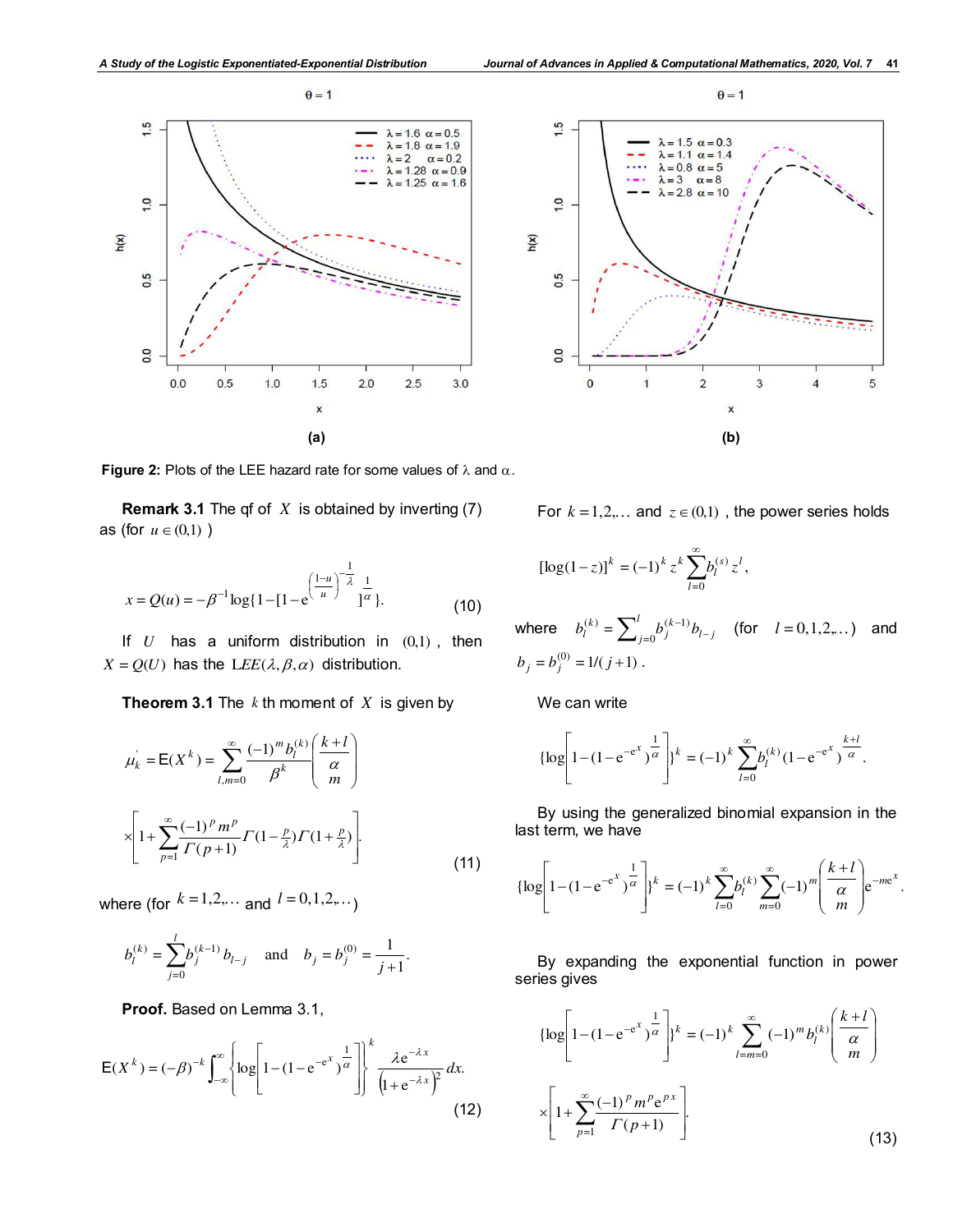Equation (**11**) follows by substituting (**13**) in equation (12) and noting that

$$
\int_{-\infty}^{\infty} \frac{\lambda e^{px} e^{-\lambda x}}{\left(1 + e^{-\lambda x}\right)^2} dx = \Gamma(1 - \frac{p}{\lambda}) \Gamma(1 + \frac{p}{\lambda}).
$$

**Theorem 3.2** The *k* th incomplete moment of *X* can be expressed (for  $y > 0$ ) as

$$
m_k(y) = \sum_{l,m=0}^{\infty} \frac{(-1)^m b_l^{(k)} \left(\frac{k+l}{\alpha}\right)}{\beta^k}
$$

$$
\times \left[1 + \sum_{p=1}^{\infty} \frac{(-1)^p m^p}{\Gamma(p+1)} \frac{y^{-1-\frac{p}{\lambda}}}{\left(1+\frac{p}{\lambda}\right)^2} \frac{F_1(2,1+\frac{p}{\lambda};2+\frac{p}{\lambda};-y^{-1})}{\left(1+\frac{p}{\lambda}\right)}\right].
$$
(14)

**Proof.** The *k* th incomplete moment of *X* follows from the following result. This result can be found in [49].

$$
\int_{y}^{\infty} \frac{x^{\frac{p}{\lambda}}}{(1+x)^2} dx = \frac{y^{-1-\frac{p}{\lambda}} 2F_1(2, 1+\frac{p}{\lambda}; 2+\frac{p}{\lambda}; -y^{-1})}{\left(1+\frac{p}{\lambda}\right)}, y > 0,
$$

where  $\,{}_{2}F_{1}$  is the hypergeometric function given by

$$
{}_{2}F_{1}(a,b;c;x) = \frac{\Gamma(c)}{\Gamma(a)\Gamma(b)} \sum_{j=0}^{\infty} \frac{\Gamma(a+j)\Gamma(b+j)}{\Gamma(c+j)} \frac{x^{j}}{j!}.
$$

The main application of the first incomplete moment refers to the Bonferroni and Lorenz curves. These curves are very useful in economics, reliability, demography, insurance, and medicine. For a given probability  $\pi$ , they are defined by  $B(\pi) = m_1(q)/(\pi \mu_1)$ and  $L(\pi) = m_1(q)/\mu_1'$ , respectively, where  $m_1(q)$  is obtained from (14) with  $k = 1$ , and  $q = Q(\pi)$  is determined from (20) given in Section 4.1.

The amount of scattering in a population is measured to some extent by the totality of deviations from the mean and median defined by  $\delta_1 = \int_0^\infty |x - \mu_1| |f(x)| dx$  and  $\delta_2(x) = \int_0^\infty |x - M| |f(x)| dx$ , respectively, where  $\mu_1 = E(X)$  is the mean and  $M = Q(0.5)$  is the median. These measures can be

expressed as  $\delta_1 = 2\mu_1' F(\mu_1') - 2m_1(\mu_1')$  and  $\delta_2 = \mu_1 - 2m_1(M)$ , where  $F(\mu_1)$  comes from (7).

Further applications of the first incomplete moment are related to the mean residual life and mean waiting time given by  $v(t) = [1 - m_1(t)]/S(t) - t$  and  $\mu(t) = t - [m_1(t)/F(t)]$ , respectively, where  $F(t)$  and  $S(t) = 1 - F(t)$  are obtained from (7).

**Theorem 3.3** The Shannon's entropy of *X* is given by

$$
\eta_x = \log(\alpha \beta) - \sum_{k=1}^{\infty} \sum_{m=0}^{\infty} \frac{(-1)^m}{k} {k/\alpha \choose m} \left[ 1 + \sum_{p=1}^{\infty} \frac{(-1)^p m^p}{\Gamma(p+1)} \Gamma(1 - \frac{p}{\lambda}) \Gamma(1 + \frac{p}{\lambda}) \right]
$$

$$
-\left(1-\frac{1}{\alpha}\right)\sum_{k=1}^{\infty}\sum_{j=0}^{\infty}\frac{(-1)^{j}k^{j-1}}{j!}\Gamma(1-\frac{j}{\lambda})\Gamma(1+\frac{j}{\lambda})-B\left(1-\frac{1}{\lambda},1+\frac{1}{\lambda}\right)
$$
  
-log $\lambda$  + 2. (15)

**Proof.** Based on Tahir *et al.* [1], the Shannon entropy of the LX family can be expressed as

$$
\eta_x = E\left[ \log \left\{ g \left[ G^{-1} \left( 1 - e^{-c^T} \right) \right] \right\} \right] - B \left( 1 - \frac{1}{\lambda}, 1 + \frac{1}{\lambda} \right) - \log \lambda + 2,
$$
\n(16)

where  $T:$  Logistic  $(\lambda)$ .

First, we obtain  $E|\log \left\{g \right| G^{-1}|\left|1-\mathrm{e}^{-\mathrm{e}^{-}}\right|\left|\left.\right\rangle\right|$  $\overline{\phantom{a}}$  $\overline{\phantom{a}}$  $\overline{\phantom{a}}$ L  $\mathbf{r}$ J  $\left\{ \right.$  $\mathbf{I}$  $\overline{\mathfrak{l}}$ ⇃  $\left\lceil \right\rceil$  $\overline{\phantom{a}}$  $\overline{\phantom{a}}$  $\overline{\phantom{a}}$  $G^{-1}(1-e^{-e^{T}})$  $\left(1-e^{-e^{T}}\right)$  $E\big|\log\bigl\{\left. g \right| G^{-1}\bigl(1-{\rm e}^{-{\rm e}^T}\,\bigr)\bigl|\bigl\{\left. \right|, \; {\sf where} \; \right\}$  $g(x)$  and  $G(x)$  are the pdf and cdf of the EE distribution. Then, we have

$$
\log \left\{ g \left[ G^{-1} \left( 1 - e^{-e^{T}} \right) \right] \right\} = \log(\alpha \beta) + \log \left\{ 1 - \left( 1 - e^{-e^{T}} \right)^{1/\alpha} \right\}
$$

$$
+ \left( 1 - \frac{1}{\alpha} \right) \log \left( 1 - e^{-e^{T}} \right). \tag{17}
$$

We use the well-known power series

$$
\log\left(1 - e^{-e^{T}}\right) = -\sum_{k=1}^{\infty} k^{-1} e^{-ke^{T}}.
$$
\n(18)

Based on the power series and generalized binomial expansion, we have

$$
\log\left\{1-\left(1-e^{-e^{T}}\right)^{1/\alpha}\right\}=-\sum_{k=1}^{\infty}k^{-1}\sum_{m=0}^{\infty}(-1)^{m}\binom{k/\alpha}{m}e^{-m e^{T}}.
$$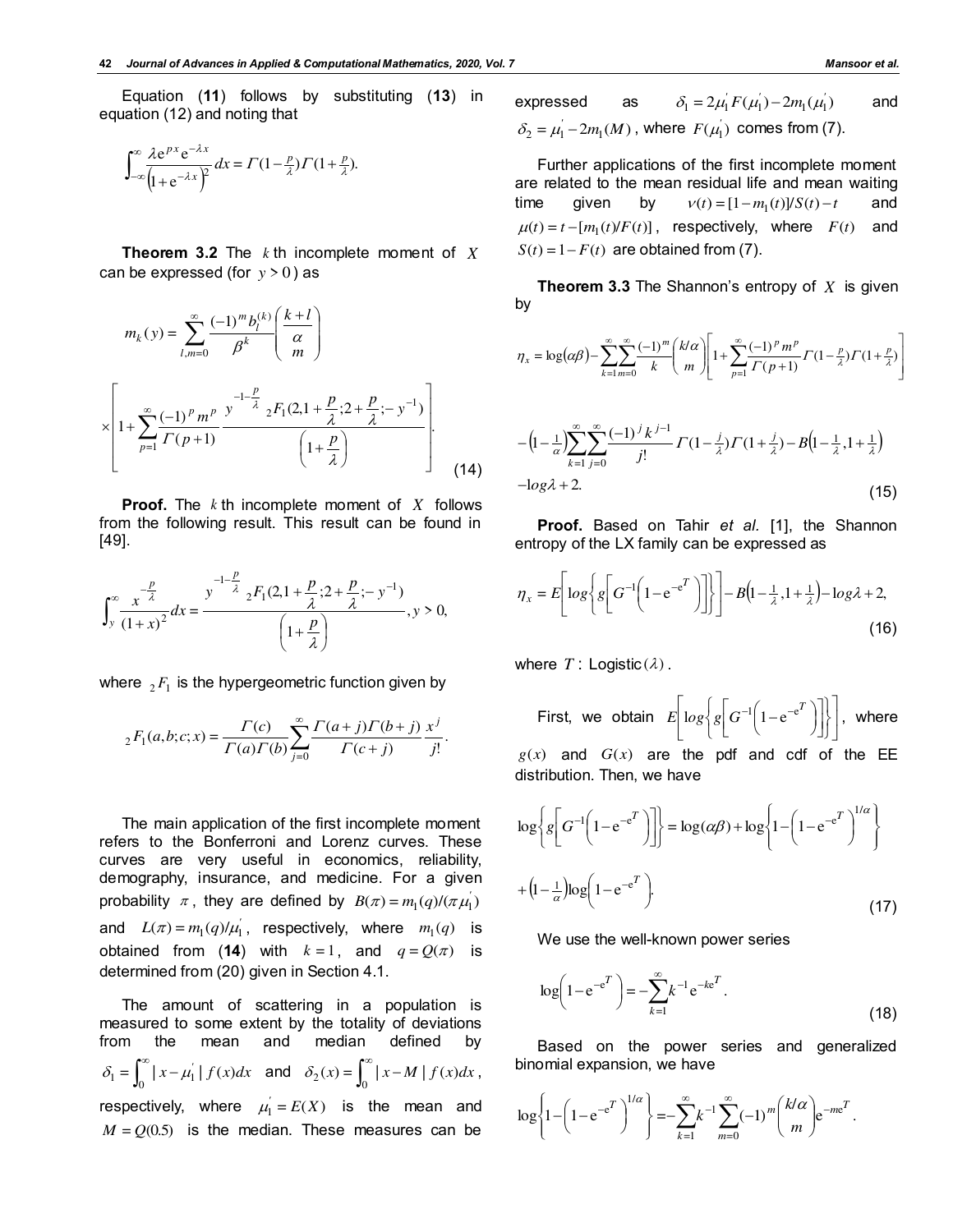From the last two equations, we can write

$$
E\left[log\left\{g\left[G^{-1}\left(1-e^{-e^{T}}\right)\right]\right\}\right] = log(\alpha\beta)
$$

$$
-\sum_{k=1}^{\infty}\sum_{m=0}^{\infty}k^{-1}(-1)^{m}\binom{k/\alpha}{m}E\left[e^{-me^{T}}\right]
$$

$$
-\left(1-\frac{1}{\alpha}\right)\sum_{k=1}^{\infty}k^{-1}E\left(e^{-ke^{T}}\right).
$$
(19)

Then, equation (**15**) follows by substituting (**19**) in (**17**) and noting that

$$
E\left(e^{-me^{T}}\right) = \left[1 + \sum_{p=1}^{\infty} \frac{(-1)^{p} m^{p}}{\Gamma(p+1)} \Gamma(1 - \frac{p}{\lambda}) \Gamma(1 + \frac{p}{\lambda})\right]
$$

and

$$
E\left(e^{-ke^{T}}\right) = \sum_{j=0}^{\infty} \frac{(-1)^{j} k^{j}}{j!} \Gamma(1 - \frac{j}{\lambda}) \Gamma(1 + \frac{j}{\lambda}).
$$

#### **4. USEFUL REPRESENTATIONS**

## **4.1. Quantile Power Series**

Let  $z = u^{-1}(1 - u)$ . The qf of *X* follows by inverting (7) and using (18)

$$
Q(u) = -\beta^{-1} \sum_{i=1}^{\infty} \frac{1}{i} (1 - e^{z^{-\frac{1}{\lambda}}})^{i/\alpha}.
$$
 (20)

By expanding the binomial and then using the power series for the exponential function, we have

$$
Q(u) = -\beta^{-1} \sum_{i=1}^{\infty} \frac{1}{i} \left[ 1 + \sum_{j=1}^{\infty} \sum_{k,r=0}^{\infty} \frac{(-1)^{j+r} j^k \binom{i/\alpha}{j} - k/\lambda}{r} u^{r+k/\lambda} \right].
$$

For  $r \geq 0$  and  $k \geq 0$ , we define the quantities:

$$
w_{r,k} = \beta^{-1} \sum_{i,j=1}^{\infty} \frac{(-1)^{j+r+1} j^k}{i k!} \binom{i/\alpha}{j} \binom{-k/\lambda}{r}
$$

when  $r + k \geq 1$  and  $\overline{\phantom{a}}$  $\overline{\phantom{a}}$  $\rfloor$  $\overline{\phantom{a}}$  $\mathsf{I}$  $\mathbf{r}$ L  $\overline{\phantom{a}}$  $\vert$ J  $\backslash$  $\parallel$  $\setminus$  $-1+\frac{(-1)^{j+1}}{j}$  $-1\sum_{i,j=1}^{\infty}\left[-1+\frac{(-1)^{j+1}}{i}\right]^{i}i'$  $w_{0,0} = \beta^{-1} \sum_{i,j=1}^{N} \left| -1 + \frac{(1+i)^2}{i} \right|$ *j ji*  $= \beta^{-1} \sum_{i=1}^{\infty} \left| -1 + \frac{(-1)^{i+1}}{i} \right|^{i} d\alpha$ 1  $, j=1$  $I_{0,0} = \beta^{-1} \sum_{i,j=1}^{\infty} \left| -1 + \frac{(-1)^{j}}{j} \right| \left| \frac{d\alpha}{d\alpha} \right| \, .$ 

Then, we can rewrite  $Q(u)$  as

$$
Q(u) = \sum_{r,k=1}^{\infty} w_{r,k} u^{r+k/\lambda}.
$$

The following power series holds for any real noninteger power and  $u \in (0,1)$ 

$$
u^{r+k/\lambda} = \sum_{i=0}^{\infty} s_i (r+k/\lambda) u^i,
$$

where 
$$
s_i = s_i(r + k/\lambda) = \sum_{j=0}^{\infty} (-1)^{i+j} \binom{r + k/\lambda}{j} \binom{j}{i}
$$
. Then,

we can rewrite  $O(u)$  as

$$
Q(u) = \sum_{i=0}^{\infty} t_i u^i,
$$
\n(21)

where  $t_i = t_i(\lambda) = \sum_{r,k=1}^{\infty} w_{r,k} s_i(r + k/\lambda)$ .

Equation (21) is the main result of this section since it allows to obtain some mathematical quantities for the LEE distribution. Let  $W(\cdot)$  be any integrable function in the positive real line. We can write

$$
\int_0^\infty W(x)f(x)dx = \int_0^1 W\left(\sum_{i=0}^\infty t_i u^i\right) du.
$$

So, several mathematical quantities of *X* can be derived with integrals over  $(0,1)$ .

#### **4.2. Mixture representation**

From (7) we have

$$
F(x) = \frac{1}{1 + \left\{-\log\left[1 - (1 - e^{-\beta x})^{\alpha}\right]\right\}^{-\lambda}}.
$$
\n(22)

Let  $w=1+[-\log(1-x)]^a$ . For  $a < 0$  and  $0 < x < 1$ , the Mathematica software gives the power series for *w*

$$
w = 1 + [1 + \frac{a}{2}x + \frac{1}{24}(3a^2 + 5a)x^2 + \frac{1}{48}(a^3 + 5a^2 + 6a)x^3
$$
  
+ 
$$
\frac{1}{5760}(15a^4 + 150a^3 + 485a^2 + 502a)x^4
$$
  
+ 
$$
\frac{1}{11520}(3a^5 + 50a^4 + 305a^3 + 802a^2 + 760a)x^5]x^a + O(x^{a+6}).
$$

Using the last equation, we can write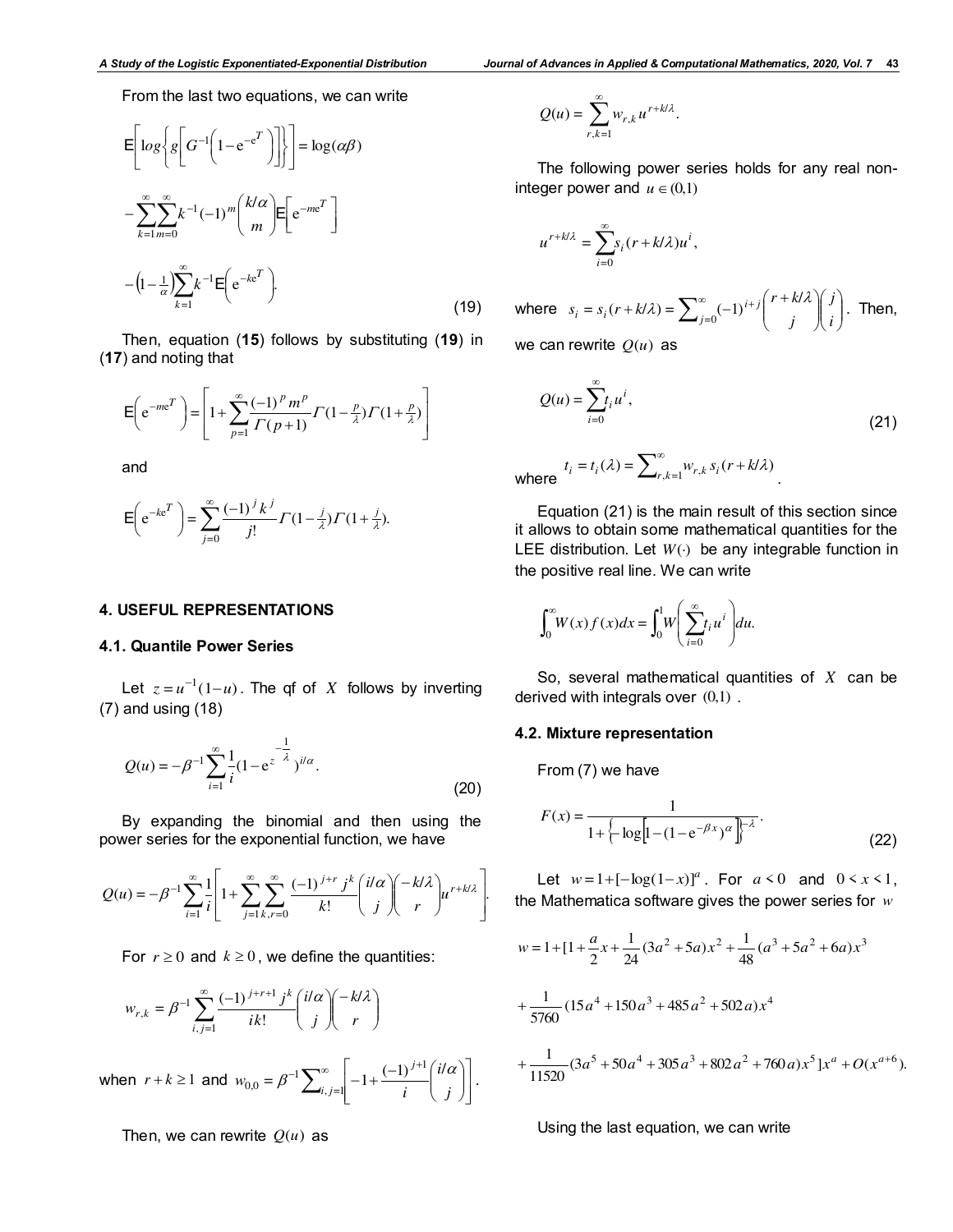$$
1 + \left\{-\log\left[1 - (1 - e^{-\beta x})^{\alpha}\right]\right\}^{-\lambda} = 1 + (1 - e^{-\beta x})^{-\lambda \alpha} \sum_{k=0}^{\infty} p_k (1 - e^{-\beta x})^{k\alpha},\tag{23}
$$

where the  $P_k$  are given by  $P_0 = 1$ ,  $p_1 = -\lambda/2$ ,  $p_2 = (3\lambda^2 - 5\lambda)/24$ ,  $p_3 = (-\lambda^3 + 5\lambda^2 - 6\lambda)/48$  $p_4 = (15\lambda^4 - 150\lambda^3 + 485\lambda^2 - 502\lambda) / 5760$ , etc.

Further, the following expansion holds for any  $\lambda > 0$ real non-integer

$$
\left[ (1 - e^{-\beta x})^{\alpha} \right]^{\lambda} = \sum_{k=0}^{\infty} q_k (1 - e^{-\beta x})^{k\alpha},
$$
\n
$$
q_k = q_k(\lambda) = \sum_{j=0}^{\infty} (-1)^{k+j} {\lambda \choose j} {j \choose k},
$$
\nwhere

Combining (23) and (24), equation (22) becomes

$$
F(x; \lambda, \beta, \alpha) = \frac{\sum_{k=0}^{\infty} q_k (1 - e^{-\beta x})^{k\alpha}}{\sum_{k=0}^{\infty} q_k (1 - e^{-\beta x})^{k\alpha} + \sum_{k=0}^{\infty} p_k (1 - e^{-\beta x})^{k\alpha}}
$$

$$
= \frac{\sum_{k=0}^{\infty} q_k (1 - e^{-\beta x})^{k\alpha}}{\sum_{k=0}^{\infty} v_k (1 - e^{-\beta x})^{k\alpha}},
$$

where  $v_k = p_k + q_k$  for  $k = 0, 1, \dots$ 

The quotient of the two power series in the last equation reduces to

$$
F(x) = \sum_{k=0}^{\infty} c_k (1 - e^{-\beta x})^{k\alpha},
$$
\n(25)

where  $c_0 = q_0/v_0$  and the coefficients  $c_k$ 's (for  $k \ge 1$ ) are determined from the recurrence equation

$$
c_k = \frac{1}{v_0} \left( q_k + \frac{1}{v_0} \sum_{r=1}^k v_r c_{k-r} \right).
$$

By differentiating (25), the pdf of *X* can be rewritten as a mixture of EE density functions

$$
f(x) = \sum_{k=0}^{\infty} c_{k+1} \pi_{(k+1)\alpha, \beta} (x),
$$

(26)

where  $\pi_{(k+1)\alpha,\beta}(x) = (k+1)\alpha \beta e^{-\beta x} (1-e^{-\beta x})^{(k+1)\alpha-1}$  (for  $k \geq 0$ ) is the EE pdf with the common scale parameter  $\beta$ , and the power parameter  $(k+1)\alpha$ . Equation (26) is the main result of this section. The mathematical properties of the LEE model can then be derived from those of the EE density function, which have been explored exhaustively. See, for example [47,48].

A simple application of (26) can be given to the moment generating function (mgf) of  $X$ , say  $M(t)$ . It can be immediately derived from (26) and the wellknown result for the mgf of the EE distribution. We obtain (for  $t \leq \lambda$ )

$$
M(t) = \Gamma(1 - t/\lambda) \sum_{k=0}^{\infty} \frac{c_{k+1} \Gamma((k+1)\alpha + 1)}{\Gamma((k+1)\alpha + 1 - t/\lambda)}.
$$

#### **5. ESTIMATION AND APPLICATIONS**

Here, we consider the estimation of the unknown parameters of the LEE distribution by the maximum likelihood method. The maximum likelihood estimates (MLEs) enjoy desirable properties that can be used when constructing confidence intervals and deliver simple approximations that work well in finite samples. The resulting approximation for the MLEs in distribution theory is easily handled either analytically or numerically. Let  $x_1, \ldots, x_n$  be a sample of size *n* from the LEE distribution given by (**8**). The log-likelihood function for the vector of parameters  $\mathbf{\Theta} = (\lambda, \beta, \alpha)^{\mathrm{T}}$  can be expressed as

$$
\ell = n \log (\lambda \alpha \beta) - \beta \sum_{i=1}^{n} x_i + (\alpha - 1) \sum_{i=1}^{n} \left( 1 - e^{-\beta x_i} \right)
$$
  

$$
- \sum_{i=1}^{n} \left[ 1 - \left( 1 - e^{-\beta x_i} \right)^{\alpha} \right] - (\lambda + 1) \sum_{i=1}^{n} \left\{ -\log \left[ 1 - \left( 1 - e^{-\beta x_i} \right)^{\alpha} \right] \right\}
$$
  

$$
- 2 \sum_{i=1}^{n} \left[ 1 + \left\{ -\log \left[ 1 - \left( 1 - e^{-\beta x_i} \right)^{\alpha} \right] \right\}^{-\lambda} \right].
$$

Maximization of  $\ell$  can be performed by using wellestablished routines like NLM or OPTIMIZE in the R statistical package, the NLMIXED procedure in SAS or the MaxBFGS in the Ox program.

The components of the score vector  $U(\Theta)$  are

$$
U_{\lambda} = \frac{n}{\lambda} + \sum_{i=1}^{n} \log \left[ 1 - \left( 1 - e^{-\beta x_i} \right)^{\alpha} \right] + 2 \sum_{i=1}^{n} \left\{ -\log \left[ 1 - \left( 1 - e^{-\beta x_i} \right)^{\alpha} \right] \right\}^{-\lambda}
$$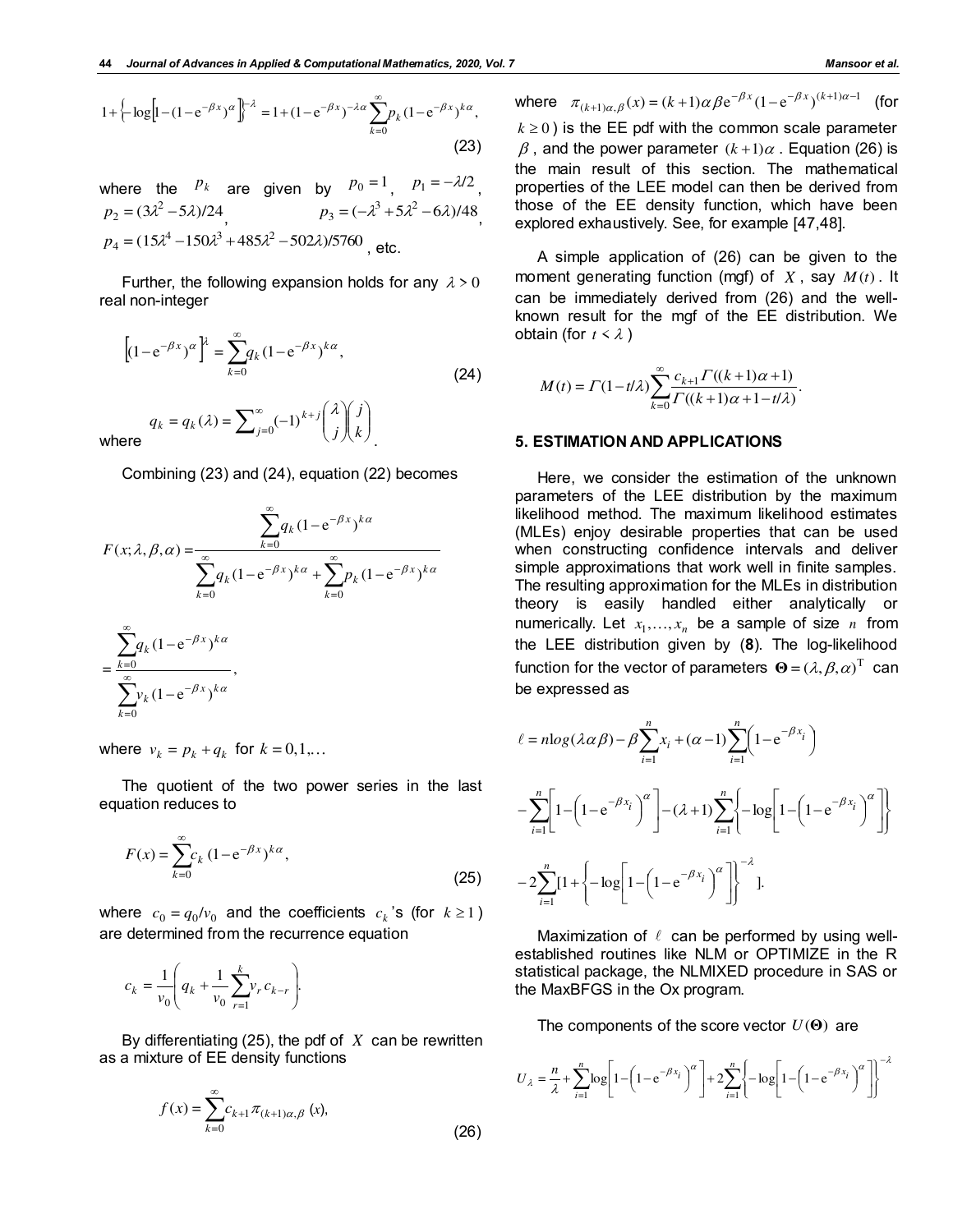

Setting  $\mathit{U}_{\lambda}$  ,  $\mathit{U}_{\beta}$  and  $\mathit{U}_{\alpha}$  equal to zero and solving these equations simultaneously yields the MLEs  $\hat{\Theta} = (\hat{\lambda}, \hat{\beta}, \hat{\alpha})^{\hat{u}}$ .

# **5.1. Applications to Real-Life Data**

In this section, we use three real data sets and fit the LEE model. All the calculations were performed by R Development Core Team [50] software.

# *Data Set 1:*

The first Ozone data set is taken from Nadarajah [51]. This data represents measurements of daily ozone concentration (ppb) on 111 days from May to September 1973 in New York. The data are: 41, 36, 12, 18, 28, 23, 19, 8, 7, 16, 11, 14, 18, 14, 34, 6, 30, 11, 1, 11, 4, 32, 23, 45, 115, 37, 29, 71, 39, 23, 21, 37, 20,

12, 13, 135, 49, 32, 64, 40, 77, 97, 97, 85, 10, 27, 7, 48, 35, 61, 79, 63, 16, 80, 108, 20, 52, 82, 50, 64, 59, 39, 9, 16, 78, 35, 66, 122, 89, 110, 44, 28, 65, 22, 59, 23, 31, 44, 21, 9, 45, 168, 73, 76, 118, 84, 85, 96, 78, 73, 91, 47, 32, 20, 23, 21, 24, 44, 21, 28, 9, 13, 46, 18, 13, 24, 16, 13, 23, 36, 7, 14, 30, 14, 18, 20.

## *Data Set 2:*

The second data set represents the average daily ozone values over 1987 summer at 20 Chicago monitoring stations on the website: www.image.ucar.edu/ GSP/Software/Fields/Help/ozone.html. The data are: 59, 58, 90, 80, 50, 47, 81, 56, 55, 72, 62, 100, 97, 91, 80, 81, 76, 75, 85, 94, 80, 82, 74, 68, 60, 85, 34, 66, 65, 73, 63, 62, 36, 54, 42, 52, 64, 65, 60, 56, 64.

## *Data Set 3:*

This data set records the level of atmospheric ozone concentration from eight daily meteorological measurements made in the Los Angeles basin in 1976. Although measurements were made every day that year, some observations were missing; here, we have the 330 complete cases. These data can be accessed using the following link: http://www-stat.stanford.edu/ tibs/ElemStatLearn/datasets. The response, referred to as ozone, is actually the log of the daily maximum of the hourly-average ozone concentrations in Upland, California.

We fit the LEE to these data sets. We present the MLEs, their Standard Errors (SEs) in parentheses, the Akaike information criterion (AIC), the Kolmogrov-Smirnov (K-S) statistics and associated P-values in Table **1**. The K-S statistic and its P-value given in Table 1 indicate that LEE model provides an adequate fit. For a visual comparison, we provide the empirical and fitted pdf and cdf of the LLE model in Figure **3**. Clearly, the LEE model provides a closer fit to the data.

# **6. CONCLUDING REMARKS**

In this paper, we studied the *logistic-exponentiated exponential (LEE)* distribution which is a member of the *Logistic-X* (LX) family introduced by Tahir *et al.* [1]. We studied some mathematical properties of the LEE

**Table 1: MLEs, their SEs (in Parentheses) and Goodness-of-Fit Measures for Three Data Sets**

| Data Set | $\alpha$       |                |                 | AIC     | K-S    | P-Value |
|----------|----------------|----------------|-----------------|---------|--------|---------|
| data 1   | 0.4472(0.2014) | 3.3156(1.0519) | 0.0139(0.0081)  | 1093.00 | 0.0703 | 0.614   |
| data 2   | 1.5668(0.0933) | 5.6540(1.9976) | 0.0204(0.0090)  | 352.44  | 0.0942 | 0.860   |
| data 3   | 0.3204(0.1205) | 4.7111(1.3680) | 0.02861(0.0177) | 2225.91 | 0.0811 | 0.225   |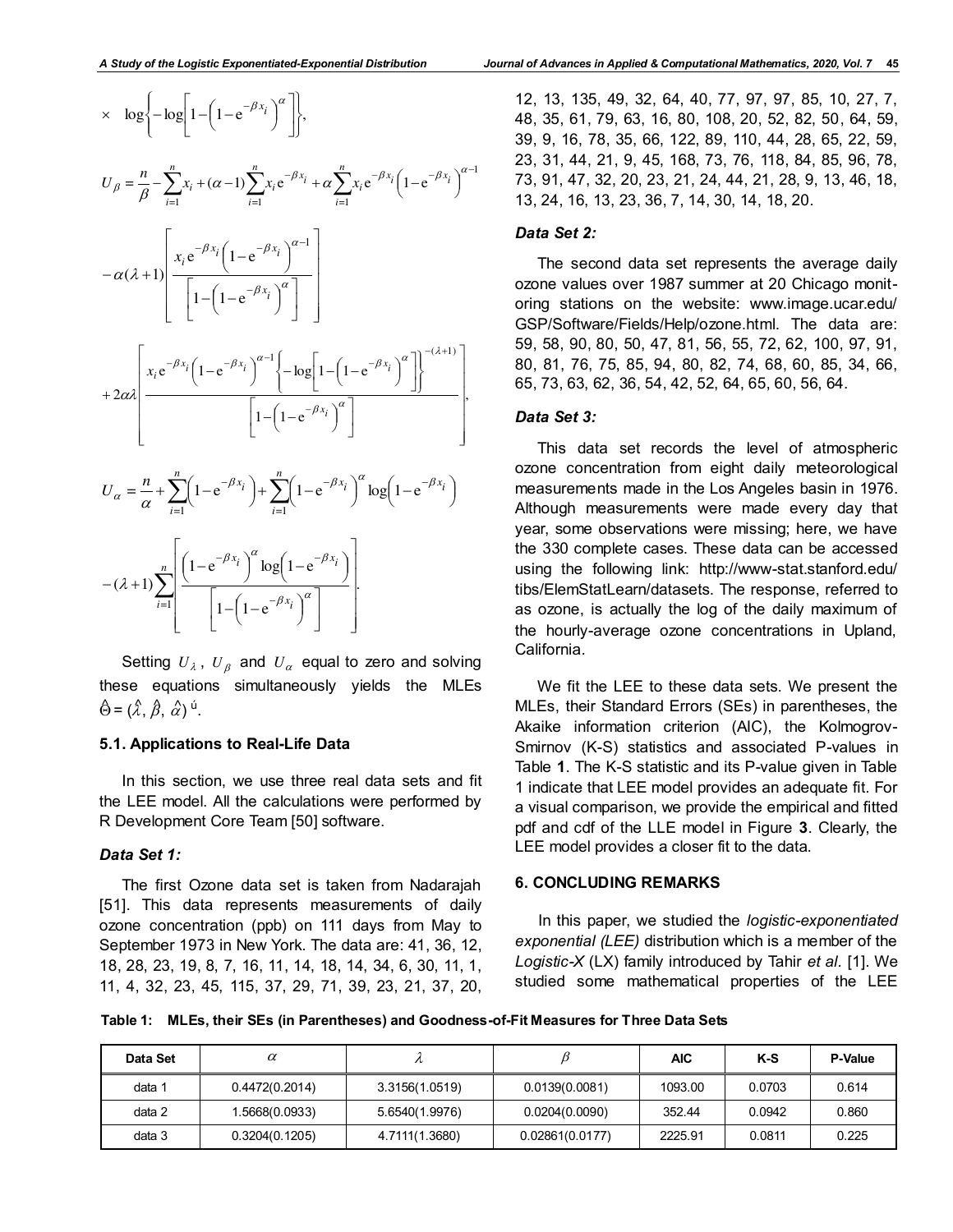

**(a)** Estimated pdfs for data set 3 **(b)** Estimated cdfs for data set 3



**Figure 3:** Plots of the estimated pdfs and cdfs of the LEE model for data sets 1, 2 and 3.

model, including explicit expressions for the quantile function, ordinary and incomplete moments, mean deviations, Shannon entropy, and generating function. The density function of the proposed distribution can be expressed in terms of exponentiated exponential densities. The maximum likelihood method is employed for estimating the model parameters. We fit the LEE distribution to three Ozone data sets to demonstrate its flexibility.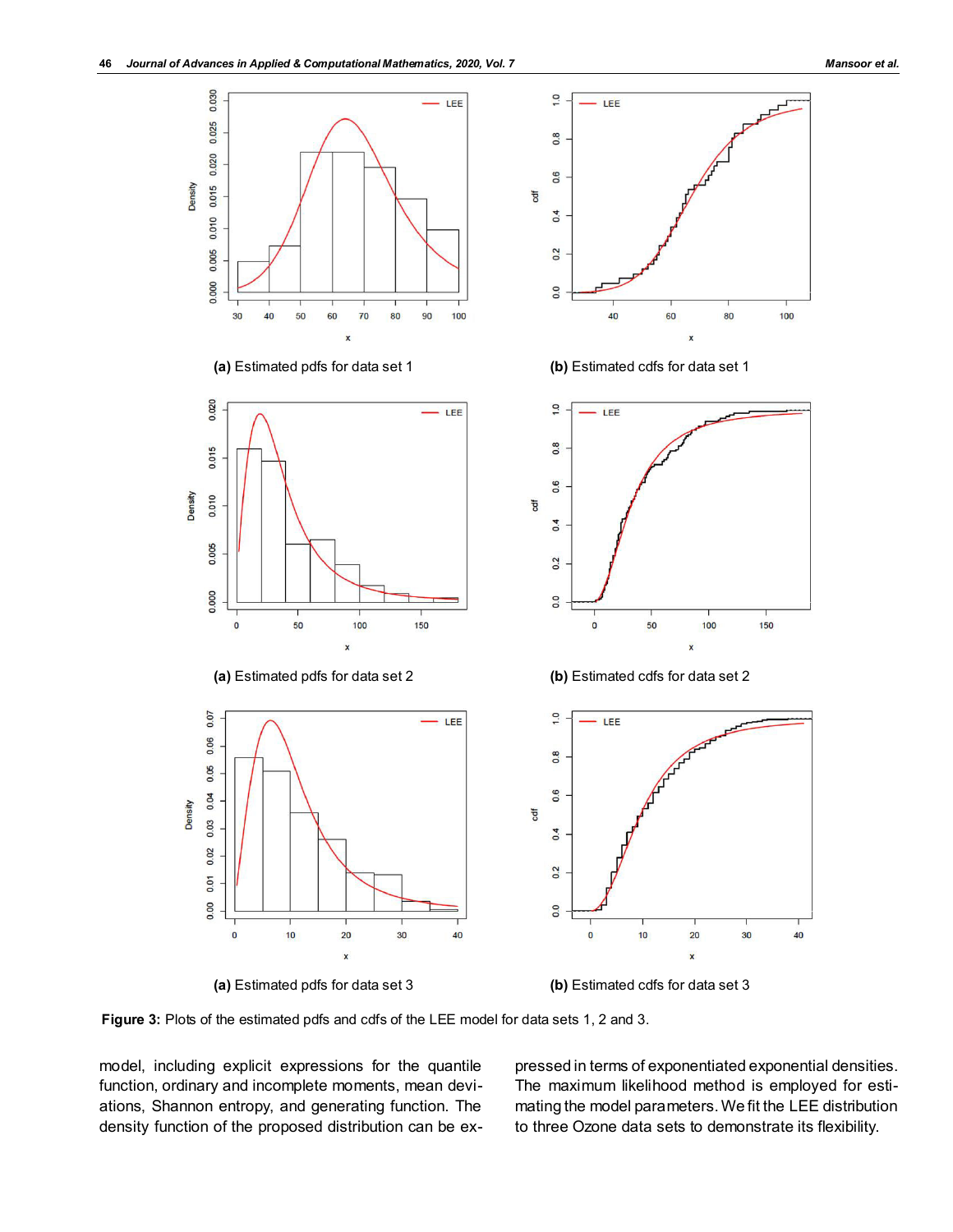# **ACKNOWLEDGEMENT**

The authors are thankful to the Editor-in-Chief and both anonymous referees for several valuable suggestions, which helped to improve the presentation of the article.

## **REFERENCES**

- [1] Tahir MH, Cordeiro GM, Alzaatreh A, Mansoor M, Zubair M. The Logistic-X family of distributions and its applications. Communications in Statistics-Theory and Methods, 2016; 45: 7326-7349. <https://doi.org/10.1080/03610926.2014.980516>
- [2] Johnson NL, Kotz S, Balakrishnan N. Continuous Univariate Distributions. 1995; Vol. 2: 2nd eds, Wiley, New York.
- [3] Nadarajah S. Information matrix for logistic distributions. Mathematical and Computer Modelling 2004; 91: 689-697. <https://doi.org/10.1016/j.mcm.2004.04.002>
- [4] Gupta RD, Kundu D. Generalized exponential distribution: An alternative to Gamma and Weibull distributions. Biometrical Journal 2001; 43: 117-130. [https://doi.org/10.1002/1521-4036\(200102\)43:1<117::AID-](https://doi.org/10.1002/1521-4036(200102)43:1%3C117::AID-BIMJ117%3E3.0.CO;2-R)[BIMJ117>3.0.CO;2-R](https://doi.org/10.1002/1521-4036(200102)43:1%3C117::AID-BIMJ117%3E3.0.CO;2-R)
- [5] Gupta RD, Kundu D. Generalized exponential distribution: Different methods of estimations. Journal of Statistical Computation and Simulation 2001; 69: 315-337. <https://doi.org/10.1080/00949650108812098>
- [6] Gupta RD, Kundu D. Discriminating between the Weibull and the GE distributions. Computational Statistics and Data Analysis 2002; 43: 179-196. [https://doi.org/10.1016/S0167-9473\(02\)00206-2](https://doi.org/10.1016/S0167-9473(02)00206-2)
- [7] Gupta RD, Kundu D. Closeness of gamma and generalized exponential distributions. Communications in Statistics-Theory and Methods 2003; 32: 705-721. <https://doi.org/10.1081/STA-120018824>
- [8] Gupta RD, Kundu D. Discriminating between the gamma and generalized exponential distributions. Journal of Statistical Computation and Simulation 2004; 74: 107-121. <https://doi.org/10.1080/0094965031000114359>
- [9] Gupta RD, Kundu D. On comparison of the Fisher information of the Weibull and GE distributions. Journal of Statistical Planning and Inference 2006; 136: 3130-3144. <https://doi.org/10.1016/j.jspi.2004.11.013>
- [10] Gupta RD, Kundu D. Generalized exponential distribution: Existing results and some recent developments.Journal of Statistical Planning and Inference 2007; 137: 3537-3547. <https://doi.org/10.1016/j.jspi.2007.03.030>
- [11] Gupta RD, Kundu D. Generalized exponential distribution: Bayesian Inference. Computational Statistics and Data Analysis 2008; 52: 1873-1883. <https://doi.org/10.1016/j.csda.2007.06.004>
- [12] Gupta RD, Kundu D. An extension of generalized exponential distribution. Statistical Methodology 2011; 8: 485-496. <https://doi.org/10.1016/j.stamet.2011.06.003>
- [13] Marshall AW, Olkin I. A new method for adding a parameter to a family of distributions with application to the exponential and Weibull families. Biometrika 1997; 84: 641-652. <https://doi.org/10.1093/biomet/84.3.641>
- [14] Ghitany ME. Marshall-Olkin extended Pareto distribution and its application. International Journal of Applied Mathematics 2005; 18: 17-32. <https://doi.org/10.1080/02664760500165008>
- [15] Ghitany ME, Al-Awadhi FA, Alkhalfan LA. Marshall-Olkin extended Lomax distribution and its application to censored

data. Communication in Statistics - Theory and Methods 2007; 36: 1855-1866.

<https://doi.org/10.1080/03610920601126571>

- [16] Ghitany ME, Al-Hussaini EK, AlJarallah RA. Marshall-Olkin extended Weibull distribution and its application to censored data. Journal of Applied Statistics 2005; 32: 1025-1034.
- [17] <https://doi.org/10.1080/02664760500165008>
- [18] Ghitany ME, Kotz S. Reliability properties of extended linear failure-rate distributions. Probability in the Engineering and Informational Sciences 2007; 21: 441-450. <https://doi.org/10.1017/S0269964807000071>
- [19] Zhang T, Xie M. Failure data analysis with extended Weibull distribution. Communication in Statistics - Simulation and Computation 2007; 36: 579-592. <https://doi.org/10.1080/03610910701236081>
- [20] Caroni C. Testing for the Marshall-Olkin extended form of the Weibull distribution. Statistical Papers 2010; 51: 325-336. <https://doi.org/10.1007/s00362-008-0172-x>
- [21] Mansoor M, Tahir MH, Cordeir GM, Serge P, Alzaatreh A. The Marshall-Olkin logistic-exponential distribution. Communications in Statistics-Theory and Methods, 2019; 48: 220-234. <https://doi.org/10.1080/03610926.2017.1414254>
- [22] Ampadu CB. The Tan-G family of Distributions with illustration to Data in the health sciences, Physical Science and Biophysics journal 2019; 31: 1-3. <https://doi.org/10.23880/PSBJ-16000125>
- [23] Ahsanullah M, Shakil M, Kibria BMG. On a Generalized Raised Cosine Distribution: Some Properties, Characterizations and Applications. Moroccan Journal of Pure and applied analysis 2019; 5: 63-85. <https://doi.org/10.2478/mjpaa-2019-0006>
- [24] Eugene N, Lee C, Famoye F. Beta-normal distribution and its applications. Communications in Statistics-Theory and Methods 2002; 31: 497-512. <https://doi.org/10.1081/STA-120003130>
- [25] Jones MC. Families of distributions arising from the distributions of order statistics. Test 2004; 13: 1-43. <https://doi.org/10.1007/BF02602999>
- [26] Cordeiro GM, de Castro M. A new family of generalized distributions. Journal of Statistical Computation and Simulation 2011; 81: 883-893. <https://doi.org/10.1080/00949650903530745>
- [27] Alexander C, Cordeiro GM, Ortega EMM, Sarabia JM. Generalized beta-generated distributions. Computational Statistics and Data Analysis 2012; 56: 1880-1897. <https://doi.org/10.1016/j.csda.2011.11.015>
- [28] Morais AL, Barreto-Souza W. A compound class of Weibull and power series distributions. Computational Statistics and Data Analysis 2011; 55: 1410-1425. <https://doi.org/10.1016/j.csda.2010.09.030>
- [29] Nadarajah S, Kotz S. The beta exponential distribution. Reliability Engineering and System Safety 2006; 91: 689-697. <https://doi.org/10.1016/j.ress.2005.05.008>
- [30] Murthy DNP, Xie M, Jiang R. Weibull Models. Wiley, New York, 2004.
- [31] Chen G, Balakrishnan N. A general purpose approximate goodness-of-fit test. Journal of Quality Technology 1995; 27: 154-161 <https://doi.org/10.1080/00224065.1995.11979578>
- [32] Amini M, MirMostafaee SMTK, Ahmadi J. Log-gammagenerated families of distributions, Statistics 2014; 48: 913- 932. <https://doi.org/10.1080/02331888.2012.748775>
- [33] Ristic MM, Balakrishnan N. The gamma-exponentiated exponential distribution. Journal of Statistical Computation and Simulation 2012; 82: 1191-1206. <https://doi.org/10.1080/00949655.2011.574633>